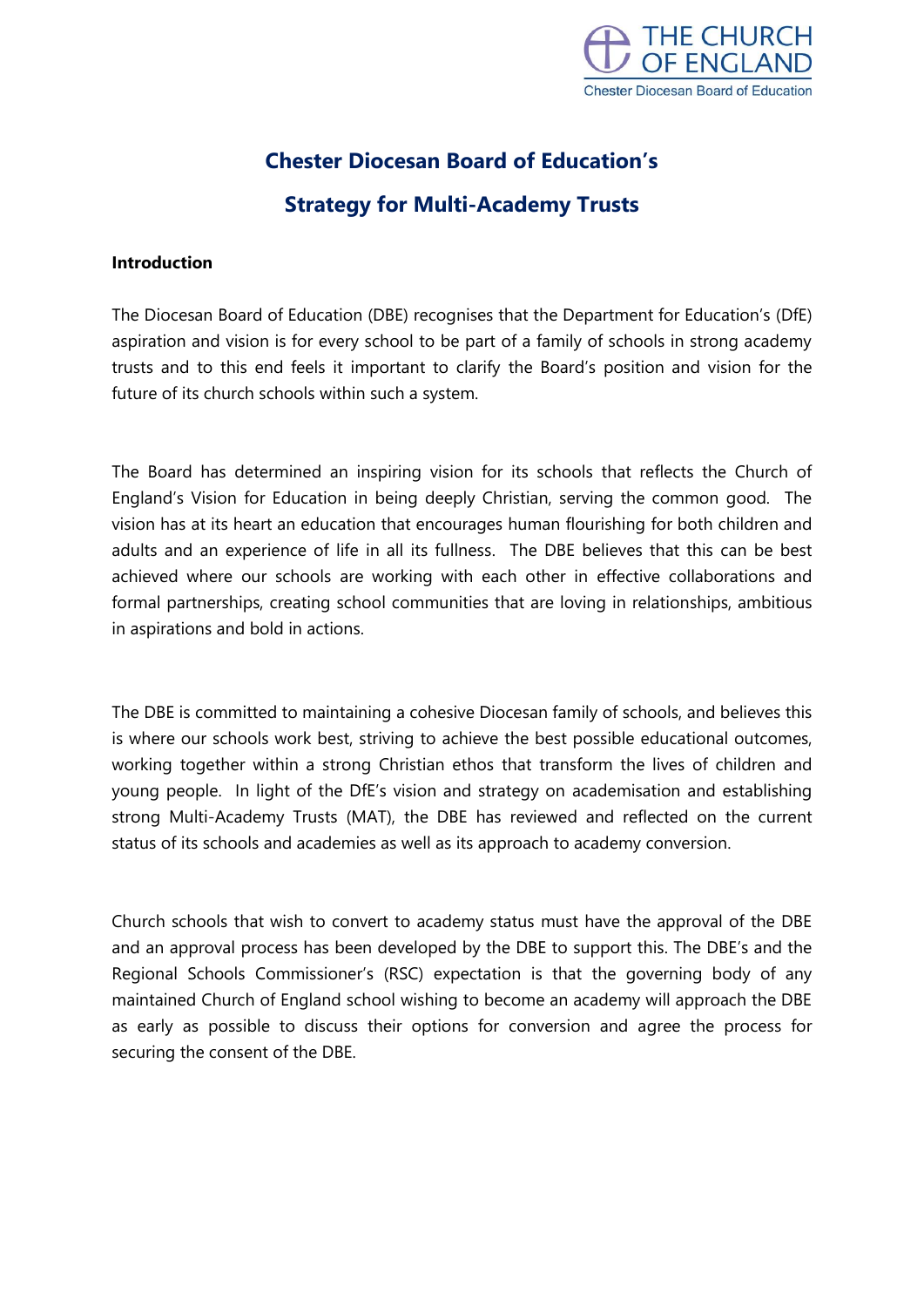

## **Current Position**

The DBE adopted, in its entirety, the 2016 Memorandum of Understanding between the National Society (Church of England Education Office) and Department for Education which sets out the key principles and working arrangements for all Church of England schools taking on academy status and joining a Multi-Academy Trust.

[https://www.gov.uk/government/uploads/system/uploads/attachment\\_data/file/517423/Me](https://www.gov.uk/government/uploads/system/uploads/attachment_data/file/517423/Memorandum_of_understanding_between_the_National_Society_and_DfE.pdf) morandum of understanding between the National Society and DfE.pdf

Schools are encouraged to read this strategy in conjunction with the MoU, which determines the parameters in which the DBE would give its consent on becoming an academy only when the criterion below is met, (MoU p.6);-

Our shared expectation is that, in the vast majority of cases, church schools that wish to convert will do so as part of a MAT with governance arrangements that reflect, at member and director level, no dilution of the level of church governance and involvement as it was immediately prior to conversion.

That is that voluntary-aided schools would join a MAT that is on majority church papers and voluntary-controlled schools would join a MAT that is on either majority on minority church papers. This is explained in more detail in the section 'Academy Conversion.'

The DBE recognises the need to review and consolidate the existing academies structure within the diocese to prevent fragmentation of its church school family. There is a commitment to work with with current academy trusts to ascertain their future plans and offer support around governance.

The DBE offers advice and support to all of its academy trusts as part of the family of diocesan schools and aims to further strengthen this by working in partnership with trust leaders.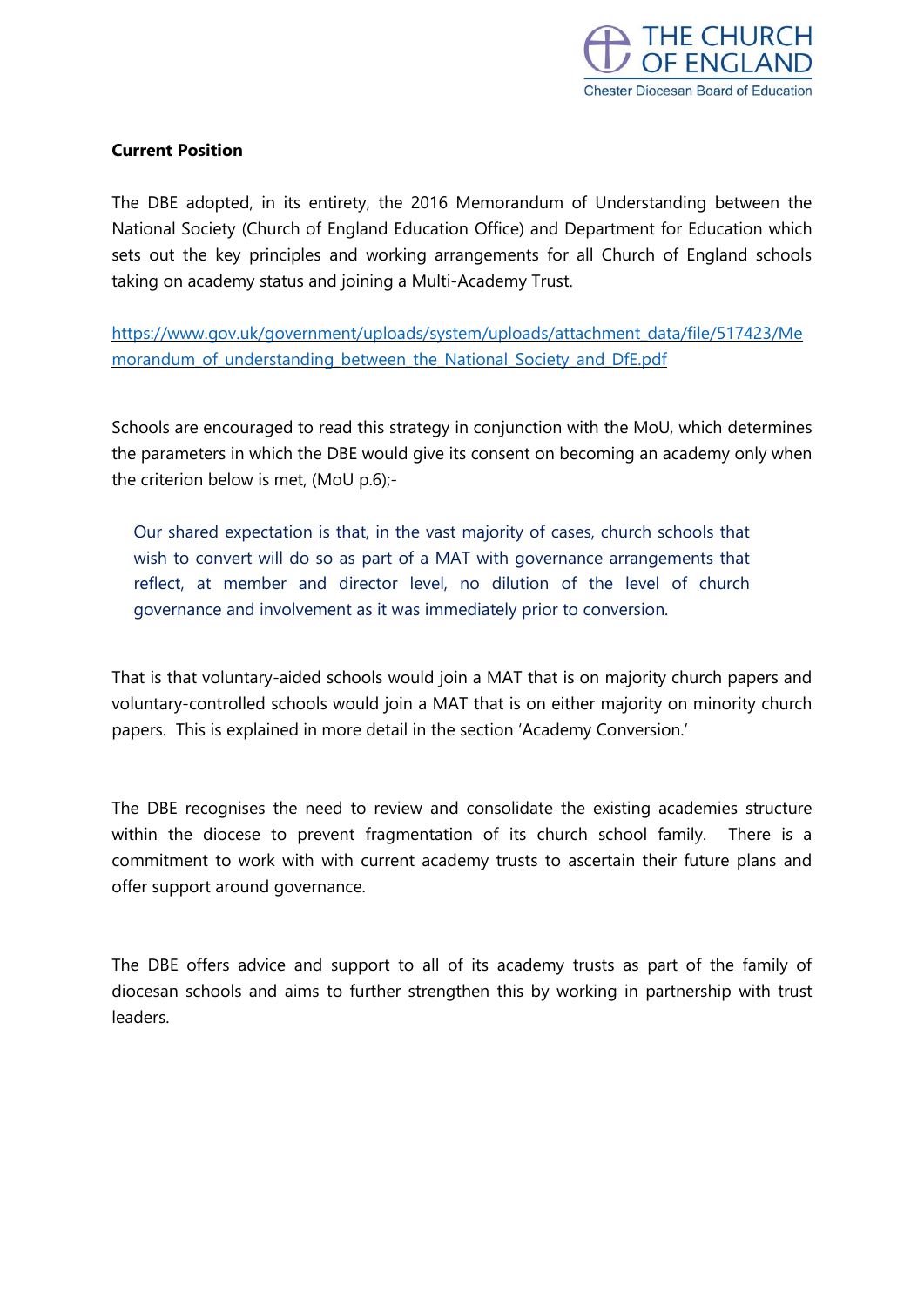

#### **The DBE & Chester Diocesan Academies Trust (CDAT)**

In 2013, at the early stage of academisation the Diocese set up its own Trust, Chester Diocesan Academies Trust (CDAT). At this time, schools were encouraged to consider joining CDAT whilst exploring all academy options available to them including being a Single Academy Trust (SAT) or creating a new MAT of their own.

Over time, CDAT has grown to become a strong MAT with 11 academies, spread across the Diocese. The DBE has supported this development and growth, working closely with CDAT's executive and non-executive teams. As the Trust which has Chester DBE as its named sponsor, with Members all sourced from the DBE who then appoint Directors, a close working relationship and strong partnership between CDAT and the DBE has been established. This in turn has meant that the DBE is better able to support and ensure the distinct church school character is at the heart of the Trust and thus its schools.

#### **Looking Forward**

As the government sets out the department's vision and principles for the academies programme, it is clear that central to this is strong academy trusts. The DBE therefore wishes to clarify its position in safeguarding the future and continued success of its church schools within such a system.

Options 1-4 below are listed in order of preference:

1. **The DBE's strong preference is that CDAT would be the Trust of choice for any diocesan school wishing to convert to an academy and that schools would consider this option in the first instance.**

If a school wishes to explore an option other than CDAT, it will need to make a clear case for one of the following options (listed in order of preference):

- 2. **Schools consider joining an alternative majority church school MAT in the Diocese, in which all of the academies are church schools.**
- 3. **Schools consider joining an alternative minority church school MAT in the Diocese, in which all of the academies are church schools.**
- 4. **Schools consider joining an alternative mixed church school MAT (on church school papers) in which there is a majority or, at least a strong representation, of church schools within the MAT.**

Schools are advised that from the outset they should contact the Diocesan Director of Education, or Deputy Director, prior to any discussion regarding academy status. They will be able to provide advice and guidance in more detail.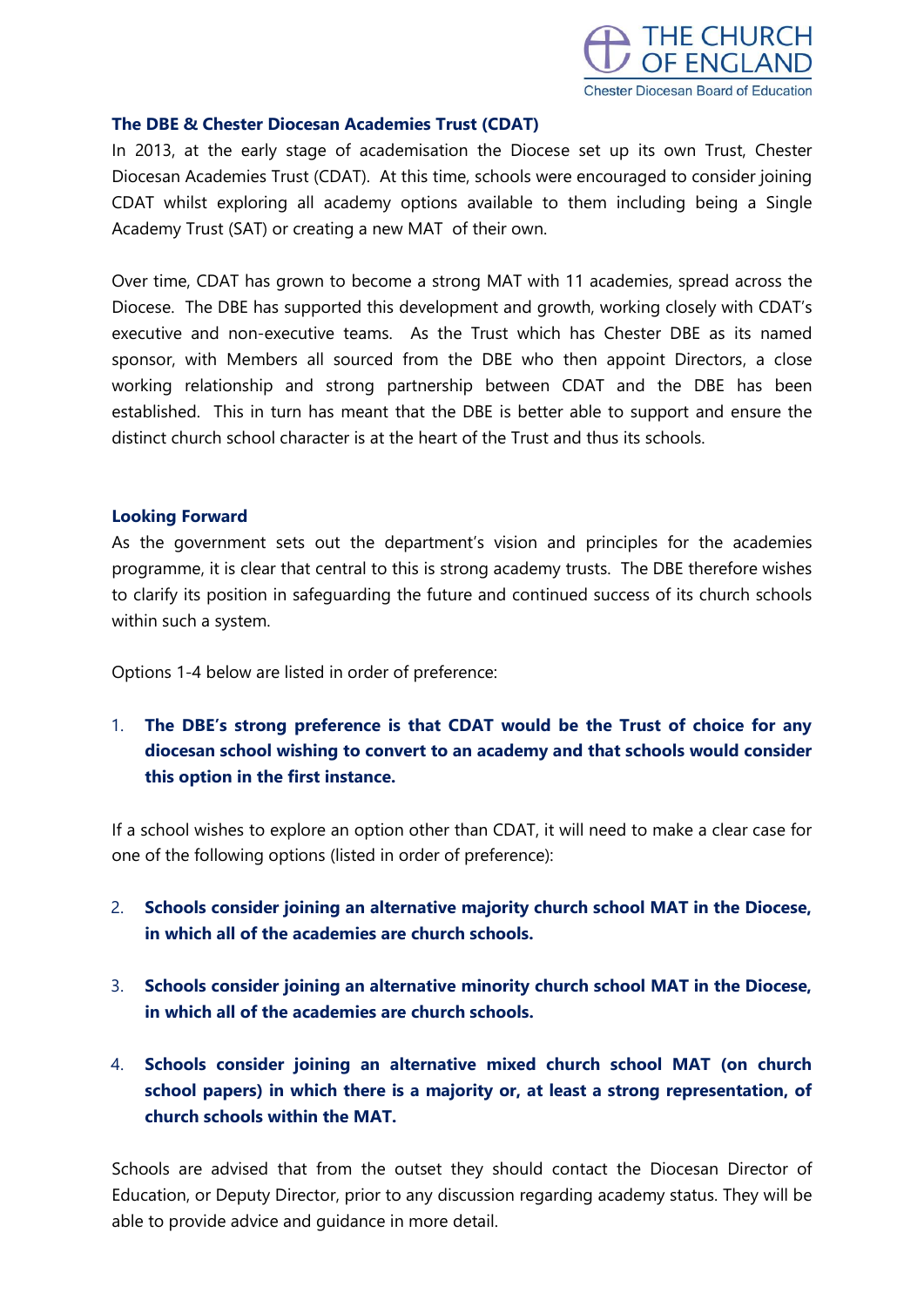

### **Academy Conversion**

In the context of the principles outlined above, the options for diocesan schools are as follows;

## Applications from Voluntary Aided schools

Consent will only be considered for Voluntary Aided (VA) school applications to join Chester Diocesan Academies Trust (CDAT) or join or an academy trust where conversion is on majority articles (VA model). The model requires 75% of members to be appointed by the DBE with the members appointing the majority of directors. This reflects the existing governance structures of VA schools.

Such Multi-Academy Trusts may also include Voluntary-Controlled (VC) and/or community schools, known as a mixed MAT. These schools would convert on majority articles, whilst retaining their existing character (VC / Community) as reflected in the supplemental funding agreement (SFA).

# Applications from Voluntary Controlled schools

Consent will only be considered for Voluntary Controlled school applications to join Chester Diocesan Academies Trust (CDAT) or join or an academy trust that is formed on the church articles. This could either be one based on the voluntary aided model with overall CE majority at Member level (as above) or an academy Trust with 25% of Members and 25% of directors appointed by the DBE (VC model). This reflects the existing governance of Voluntary Controlled schools.

Such Multi-Academy Trusts may also include community schools. These schools would convert on the church minority papers whilst retaining their existing character as reflected in the Supplemental Funding Agreement.

### **Applications to become an academy (Academy Order)**

The DBE works with CDAT for schools wishing to join the trust. The DBE will hear requests from schools wishing to join an alternative MAT, under the Academies Act 2010 Section 3 iv, for consent to apply for an Academy Order. The Diocese will only hear such a request following a resolution of the governing body and the consent to apply from any other foundations (ie the PCC and trustees). The DBE will expect the governing body to consider joining CDAT in the first instance and have a clear rationale for its chosen MAT. The DBE will also wish to be reassured that the decision made is in the best interests of the children and students and the long term future of the school.

Once an application has been received, representatives from the school will be invited to present their application to a panel of the Board who will make a decision as to whether to support the application and give conditional consent.

Schools that are looking to join CDAT are not required to go before such a panel.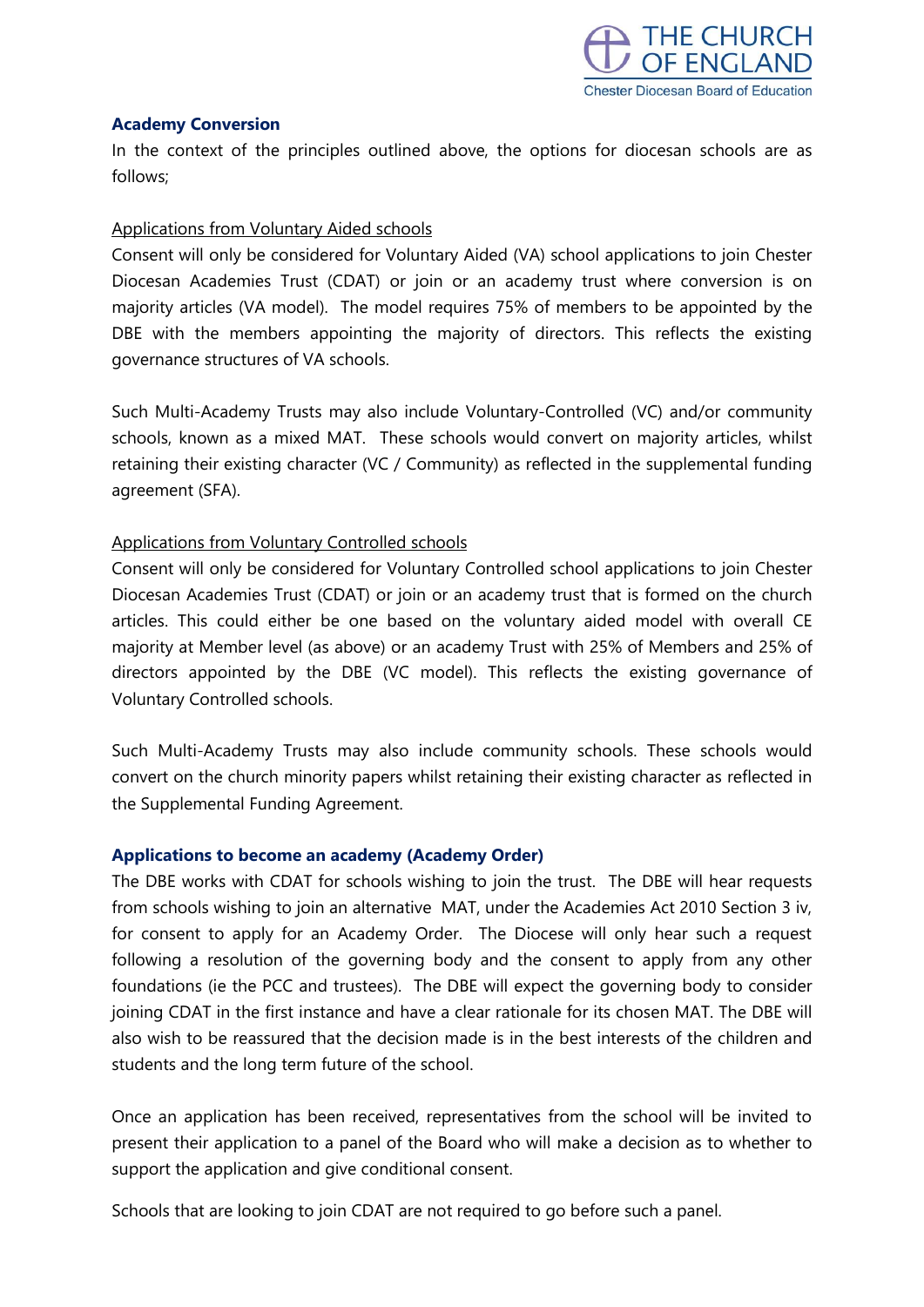

#### **Steps towards academy conversion**

#### Application process

- 1. Governing body researches academy status
- 2. Headteacher/Chair of Governors contacts the Diocesan Director of Education or Deputy Director to discuss possibilities and plans
- 3. Governing body decides to move towards academy status and minutes this resolution
- 4. Governing body consults with Stakeholders (this is not required by the DfE prior to application but the DBE recommends that it is done at this stage)
- 5. Application form completed and returned to the DBE
- 6. School representatives (usually the headteacher and chair) present case to DBE panel
- 7. If agreed the DBE gives conditional consent using the DFE model letter
- 8. If not agreed the school may appeal the decision and the application will be heard by DBE members not involved in the initial panel. The decision of this body is final.
- 9. Legal work is undertaken and final approval of documentation given by the DBE.

*Please note: Steps 5 - 9 are not required by schools joining CDAT.*

To access an application form and for further information please contact Sue Noakes on 07540 722668 or [sue.noakes@chester.anglican.org](mailto:sue.noakes@chester.anglican.org)